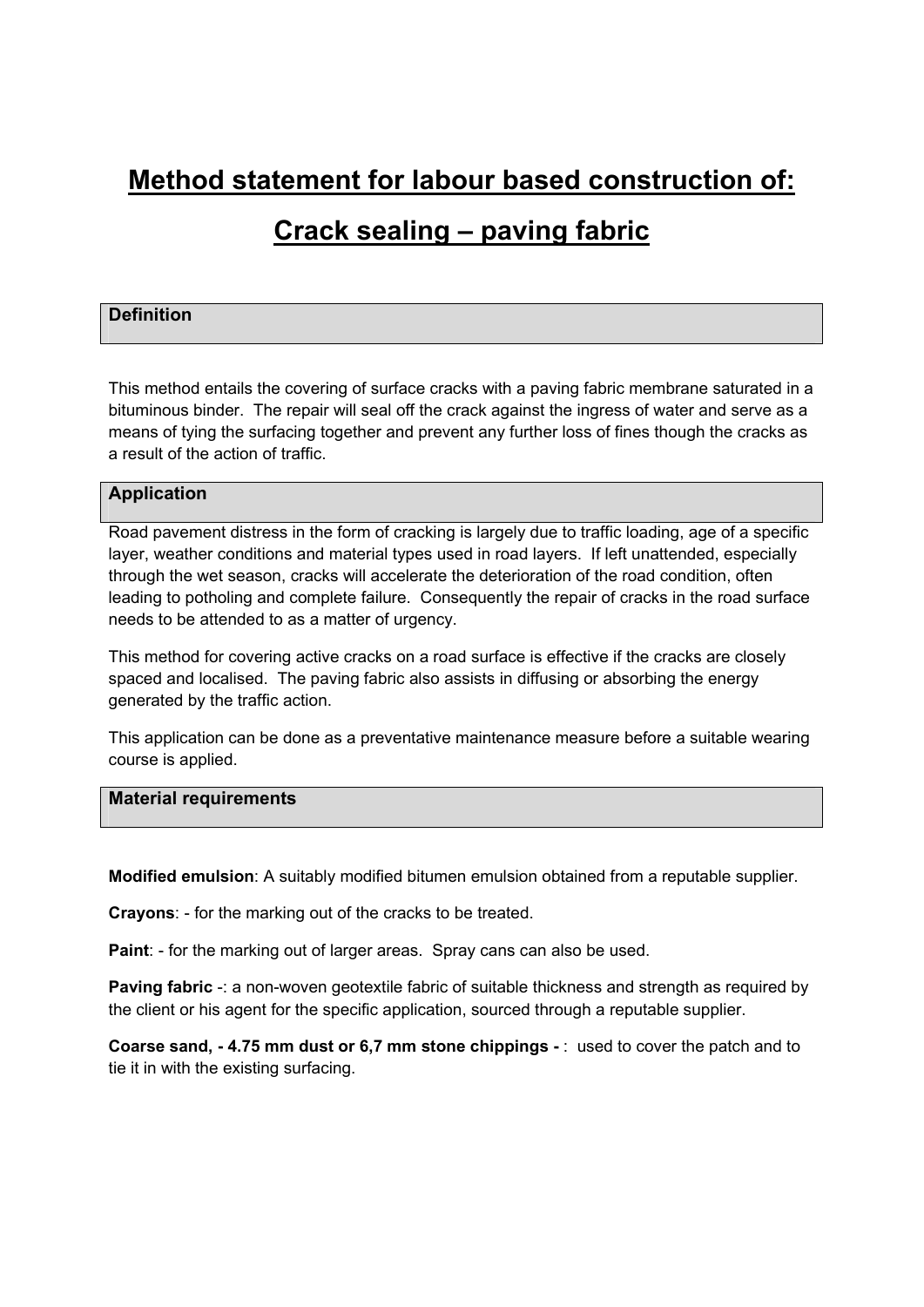### **Plant and equipment requirements**

| Item                     | Number of items |  |  |
|--------------------------|-----------------|--|--|
| Pedestrian static roller |                 |  |  |
| Wheel barrows            | $\overline{2}$  |  |  |
| Wire brushes             | $\overline{2}$  |  |  |
| Soft bristle brushes     | $\overline{2}$  |  |  |
| <b>Block brushes</b>     | $\overline{2}$  |  |  |
| Knife or scissors        | 1               |  |  |
| Bass brooms              | $\overline{2}$  |  |  |
| Squeegees                | $\overline{2}$  |  |  |
| Spades                   | 4               |  |  |
| Cans or applicators      | 2               |  |  |

#### **Labour requirements**

Below is the typical composition of a paving fabric team necessary to cover 700m² of fabric seal per day.

| <b>Activity</b>    | Number of workers |  |
|--------------------|-------------------|--|
| Supervisor         |                   |  |
|                    |                   |  |
| General assistants | 8                 |  |

Traffic control personnel will need to be added to these numbers for a complete team complement. The number of flagmen, stop/go boards and cones or delineators will be determined by the extent of the area to be repaired.

| <b>Construction</b> |  |  |
|---------------------|--|--|
|                     |  |  |

#### **Site Preparation**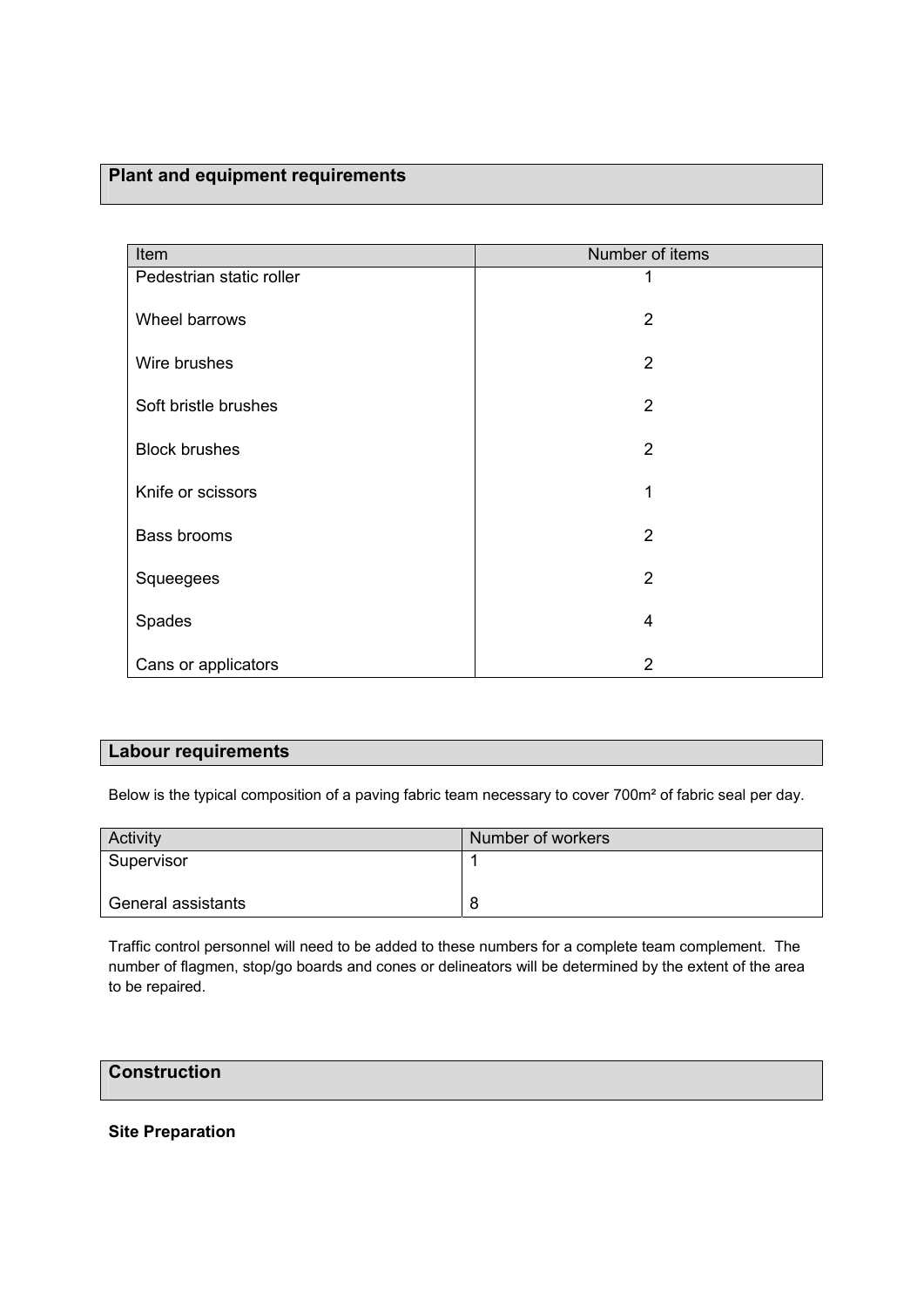The area to be repaired should be inspected together with the client or his agent and all the cracks that require sealing should be marked using the paint and the soft bristle brush, canyons or spray cans of paint.

Cracks wider than 7 mm will need to be pre-treated with a crack sealer. (See applicable LIC crack sealing method statement). If pumping of water is evident at the cracks it may be necessary to install some subsurface drainage. This will need to be done on the advice and prescriptions of the client or his agent.

#### **Sealing off cracks with paving fabric**

The paving fabric should be cut to the required size to enable it to extend at least 100 mm beyond the crack, in terms of both width and length. The precise area to be covered by the fabric should be painted with the modified bitumen emulsion at a rate of 1  $1/m^2$  of patch using either the block brush or squeegee. For weathered surfaces the application rate should be increased by 0.1 – 0.3  $\text{l/m}^2$ . For open textured surfaces the application should be increased by 0.3 – 0.5  $\text{Im}^2$ . The exact additional application rates should be ascertained from the client or his agent.

The cut paving fabric patch is then placed onto the painted emulsion and smoothed down with the squeegee while pressing the paving fabric into the emulsion. The edges of the paving fabric should be properly stuck to the emulsion.

The fabric is then rolled with a loaded wheelbarrow. The ballast could be either 2 bags of cement or a labourer.

The surface of the patch can be saturated with emulsion if so required by the client or his agent. The application rate will depend on the surface finish specified - either sand, -4.75 mm dust, or 6.7 mm stone chippings applied at a rate will depend on the aggregate size and shape. This spread rate will be specified by the client or his agent. The excess material that does not adhere to the emulsion must be swept off the repaired area and removed from the road surface. The surfacing aggregates should be rolled with a static roller to ensure they are properly embedded and correctly orientated.

#### **Traffic control**

Traffic should be diverted around the area that is being repaired using the correct signage. The area being repaired may be opened to traffic, with a speed restriction, as soon as the emulsion has broken and the rolling of the aggregates is complete.

#### **Packing up and cleaning of equipment**

The signage can be moved to the next repair area once the emulsion has set and the process is repeated.